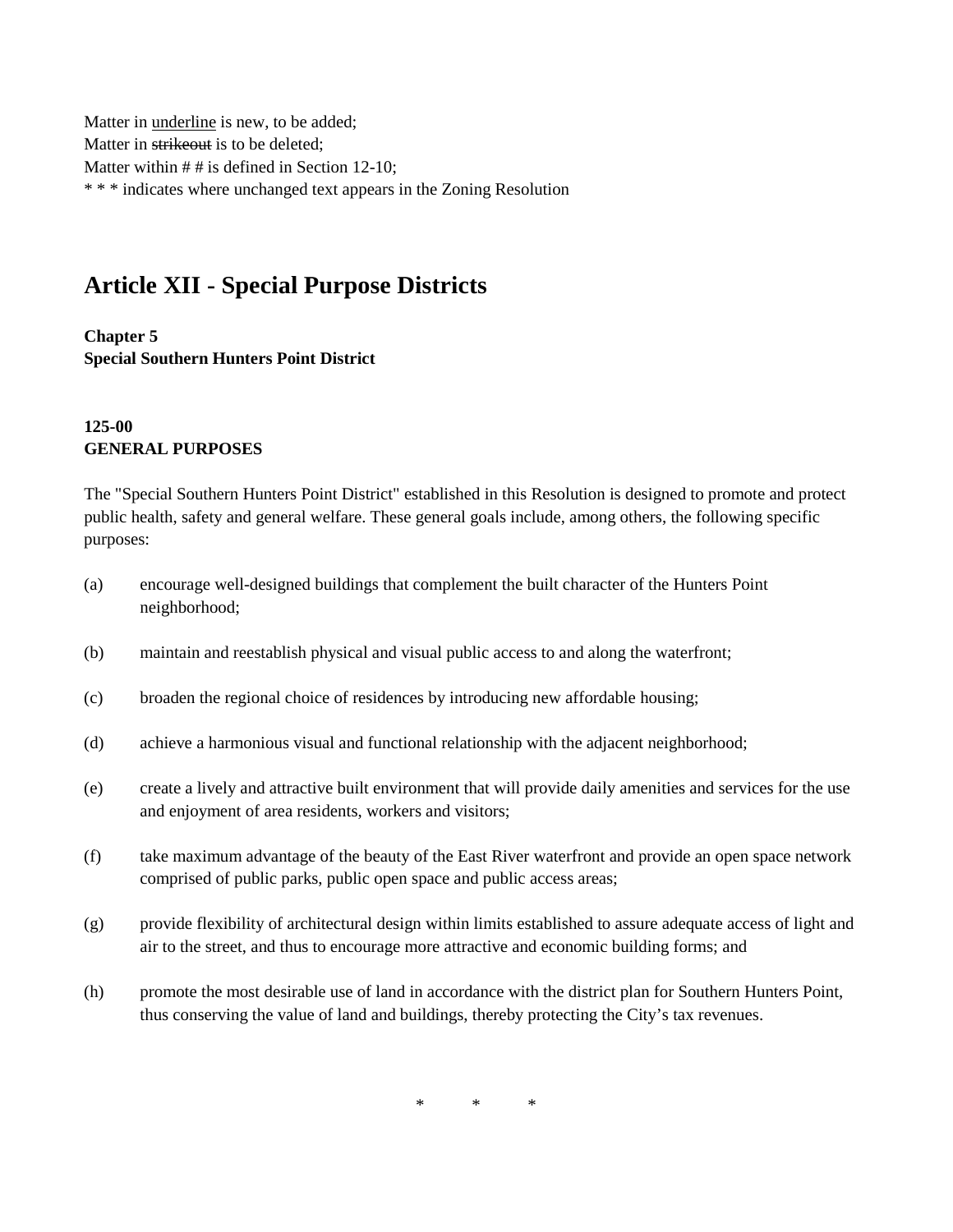## **125-10 USE REGULATIONS**

\* \* \*

## **125-13 Location of Uses in Mixed Buildings**

The provisions of Section 32-422 (Location of floors occupied by commercial uses) are modified to permit #dwelling units# or #rooming units# on the same #story# as a #commercial use# non-#residential use#, provided no access exists between such #uses# at any level containing #dwelling units# or #rooming units# and provided any #commercial uses# non-#residential uses# are not located directly over any #dwelling units# or #rooming units#. However, such #commercial uses# non-#residential uses# may be located over #dwelling units# or #rooming units# by authorization of the City Planning Commission upon a finding that sufficient separation of #residential uses# from #commercial uses# non-#residential uses# exists within the #building#.

### **125-14 Security Gates**

All security gates that are swung, drawn or lowered to secure #commercial# or #community facility# premises shall, when closed, permit visibility of at least 75 percent of the area covered by such gate when viewed from the #street# or any publicly accessible area, except that this provision shall not apply to entrances or exits to parking garages.

### **125-20 FLOOR AREA REGULATIONS**

\* \* \*

## **125-22 Newtown Creek Subdistrict**

In the Newtown Creek Subdistrict, the maximum #floor area ratio# shall be 2.75, and may be increased only as set forth in this Section.

\* \* \*

(b) #Floor area# increase for Inclusionary Housing